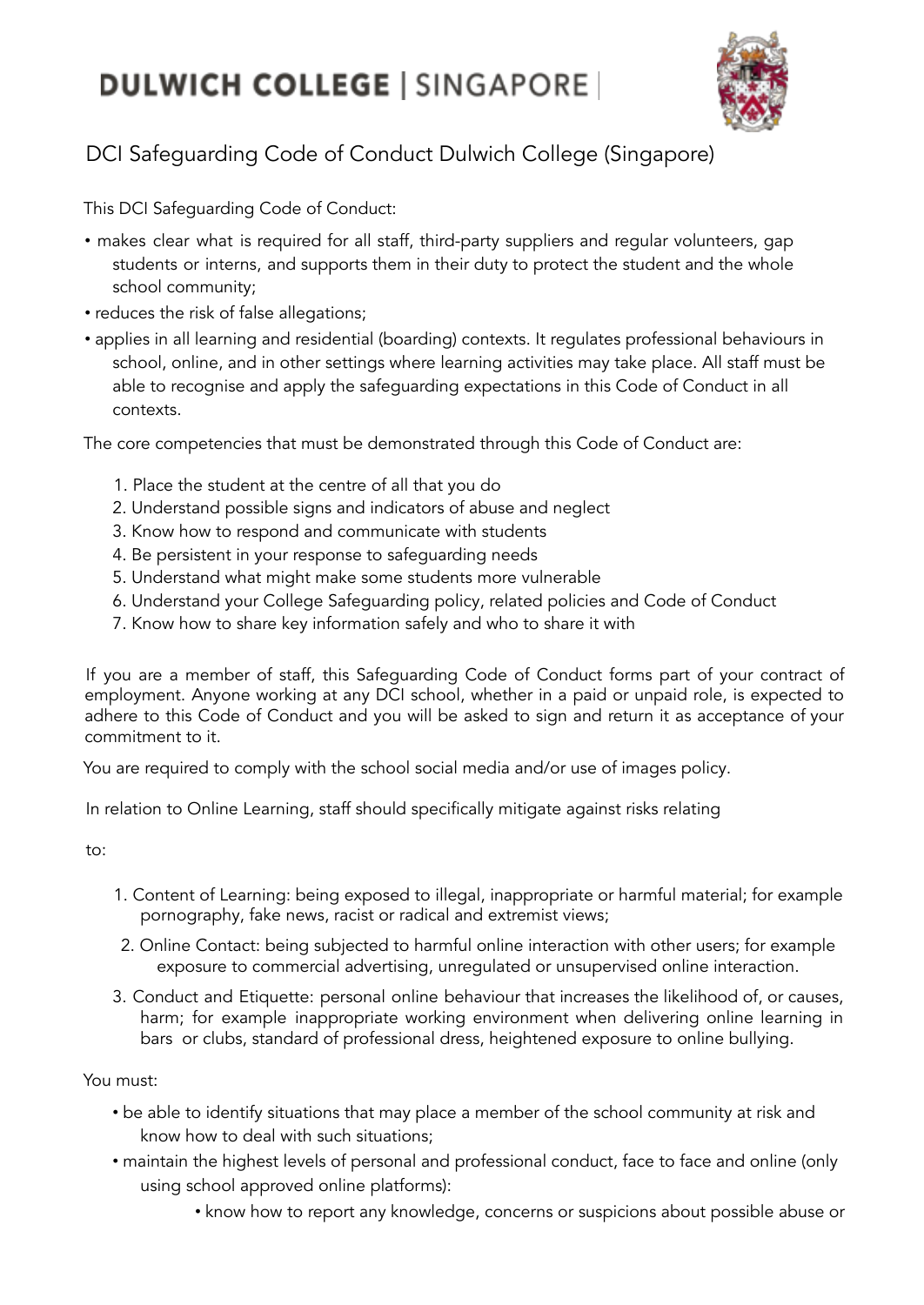

Dulwich College (Singapore) Pte. Ltd. 71 Bukit Batok West Avenue 8, Singapore 658966 T (65) 6890 1000 CPE Registration Number: 201027137D

Period of Registration: 09 January 2020 to 08 January 2024 https://singapore.dulwich.org/

## **DULWICH COLLEGE | SINGAPORE |**



maltreatment;

• understand the importance of safe touch as guided by the College Policy, and be aware of how physical touch may be perceived and/or misunderstood, and whether it is appropriate. • organise work and the workplace (including the organisation of online–learning) to minimise any potential safeguarding risks; including always being as visible as possible to other adults when working with students face to face, and recording interaction online;

- ensure that any actions or forms of behaviour that are inappropriate or may lead to abuse do not go unnoticed or tolerated;
- respect student's rights and treat them with fairness, honesty, dignity and respect; avoid language or behaviour that devalues the importance of safeguarding.

You must never:

• abuse or maltreat a student (physically, emotionally, sexually, or through neglect); • use your position to intimidate, bully, threaten, discriminate against, coerce or undermine anyone in the school community;

- behave or communicate with students or adults to build inappropriate relationships in order to abuse or put them at risk;
- give or receive gifts to/from students or their family members or anyone acting on the student's or family's behalf; give special rewards or privileges in an attempt to build inappropriate relationships with students;
- engage in, or attempt to engage in, sexual or inappropriate relationships with students, including the use of suggestive conversations, comments, texting, sharing of inappropriate images/videos, or emails;
- engage with students using online personal communication including but not limited to e-mail, chats, and social networks, except only professional online tools and environments that are sanctioned by the College/School and used in the course of the student's education and welfare;
- record, possess or share indecent images of students;
- sleep in the same room or bed as a student with whom you are working nor invite them into your living area in boarding accommodation;

• do things for students of a personal nature that they can do themselves; • offer transport in your car to a student without express parental/management permission, except in the case of emergency;

• carry out your duties or volunteering whilst adversely affected by alcohol, solvents or drugs; • encourage or assist others to break the law in any way; condone or participate in behaviour by students that is illegal, abusive or endangers their safety;

- provide a student with alcohol, drugs or any other illegal substance;
- discriminate against, show differential treatment towards or favour particular students to the exclusion of others.
- expose a student to inappropriate images, films, music and websites, including but not limited to mature content, indecent images (pornography) and violence.

This list is not exhaustive or exclusive. The basic principle is that staff and volunteers must avoid behaviours that may be inappropriate or potentially abusive towards students.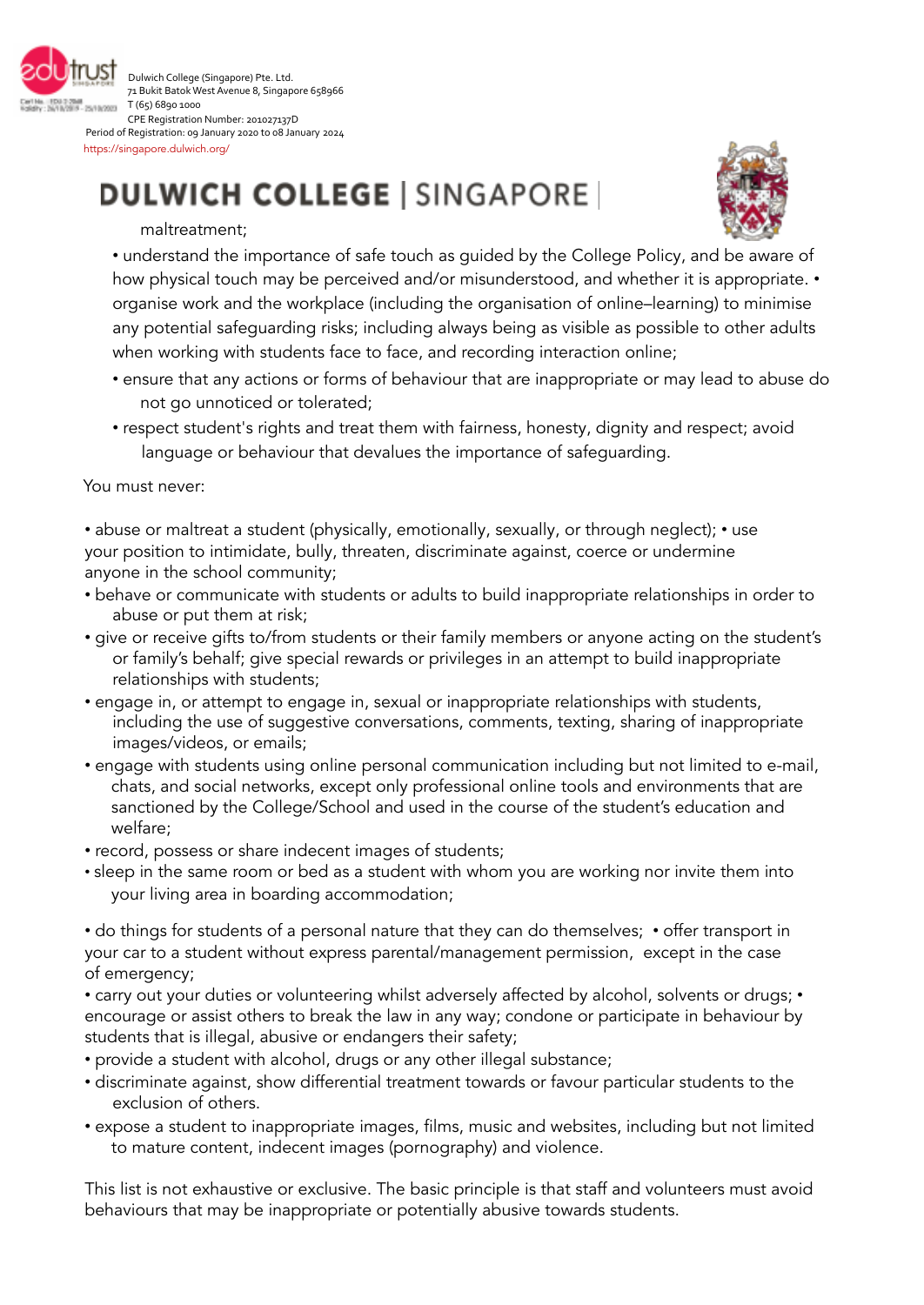This Code of Conduct is reviewed annually by the DCI Chief Education Officer, the DCI Safeguarding



Dulwich College (Singapore) Pte. Ltd. 71 Bukit BatokWestAvenue 8, Singapore 658966 T (65) 6890 1000 CPE Registration Number: 201027137D Period of Registration: 09 January 2020 to 08 January 2024 https://singapore.dulwich.org/

**DULWICH COLLEGE | SINGAPORE |** 



Consultant and the DCI Designated Safeguarding Leads.

DECLARATION:

I acknowledge that I have read and fully understand DCI Safeguarding Policy and Competencies (as found in Dulwich ConnectED), and promise to strictly follow the rules and guidelines in this DCI Safeguarding Code of Conduct (as may be updated from time to time) as a condition of my providing services to the students and staff of Dulwich College (Singapore).

In addition, I will:

• comply with the mandatory reporting regulations of DCI to report suspected student abuse. • co-operate fully in any investigation into the abuse of a student or students.

My signature confirms that I have read this DCI Safeguarding Code of Conduct and that, as a person working with students, I agree to follow these standards.

I understand that any action inconsistent with this DCI Safeguarding Code of Conduct or failure to take action mandated by this DCI Safeguarding Code of Conduct may result in disciplinary action up to and including termination of my contract with Dulwich College (Singapore).

Name:

Signature: \_\_\_\_\_\_\_\_\_\_\_\_\_\_\_\_\_\_\_\_\_\_\_\_\_\_\_\_\_\_

Date:

This Code of Conduct must be signed and returned on your first day of employment and resigned annually.

August 2020